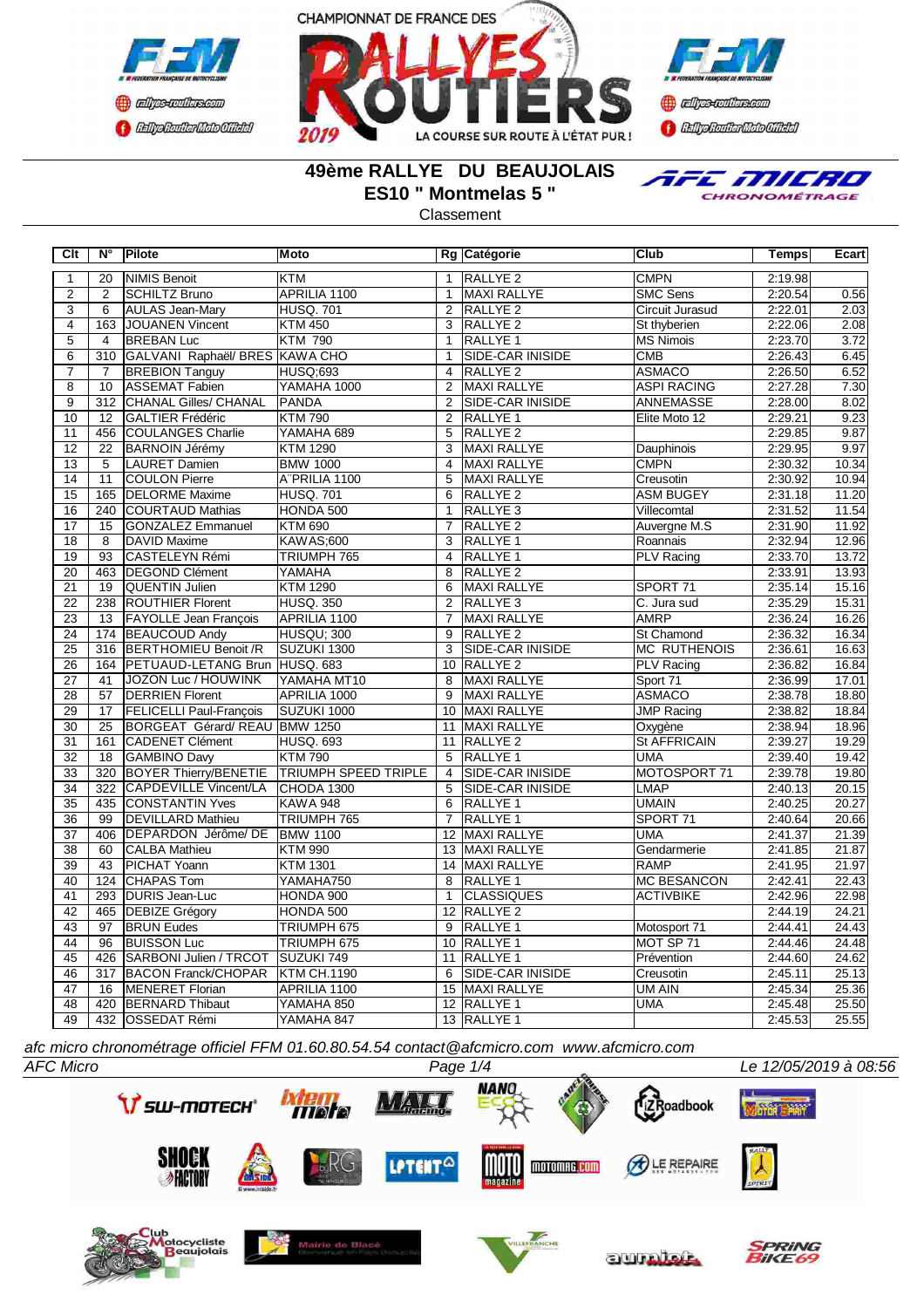





49ème RALLYE DU BEAUJOLAIS ES10 " Montmelas 5 " **Classement** 



| Clt             | N°               | Pilote                       | Moto              |                | Rg Catégorie            | Club                    | <b>Temps</b> | Ecart              |
|-----------------|------------------|------------------------------|-------------------|----------------|-------------------------|-------------------------|--------------|--------------------|
| 50              | 21               | <b>MAUREL Eric</b>           | APRILIA 1000      |                | 16 MAXI RALLYE          | Sénas Durance           | 2:45.57      | 25.59              |
| 51              | 42               | <b>VERMOREL Sylvain</b>      | <b>KTM 1301</b>   | 17             | <b>MAXI RALLYE</b>      | Picarlou                | 2:45.80      | 25.82              |
| $\overline{52}$ | $\overline{28}$  | <b>PEYROT Cyril</b>          | <b>KTM 1200</b>   |                | 18 MAXI RALLYE          | Boussaquin              | 2:45.83      | 25.85              |
| 53              | 241              | <b>GROLAND Raphaël</b>       | HONDA 500         | 3              | <b>RALLYE 3</b>         | TEAM 6 AVENUE           | 2:46.01      | $\overline{26.03}$ |
| $\overline{54}$ | 315              | LEPAGE Pauline/ LEPAG        | YAMAHA 1000       | $\overline{7}$ | <b>SIDE-CAR INISIDE</b> | MC <sub>2</sub> A       | 2:46.62      | 26.64              |
| 55              | 290              | DAVAL Johan                  | HONDA 600         | 2              | <b>CLASSIQUES</b>       | <b>DRAC</b>             | 2:46.99      | 27.01              |
| 56              | 114              | <b>BOUHATOUS Gabriel</b>     | TRIUMPH 765       |                | 14 RALLYE 1             | <b>Riding Sensation</b> | 2:47.79      | 27.81              |
| 57              | 33               | <b>GRANDJEAN Jacques</b>     | SUZUKI 1000       |                | 19 MAXI RALLYE          | DUC:CL:FR:              | 2:48.10      | 28.12              |
| $\overline{58}$ | 452              | <b>BERTHELOT Julien</b>      | <b>HUSQ: 690</b>  | 13             | <b>RALLYE 2</b>         |                         | 2:48.12      | 28.14              |
| 59              | 453              | <b>METRAT Yannick</b>        | <b>KTM 690</b>    |                | 14 RALLYE 2             |                         | 2:48.17      | 28.19              |
| 60              | 332              | <b>BOUDIER Christophe/ M</b> | <b>VOAN 996</b>   | $\overline{8}$ | SIDE-CAR INISIDE        | <b>MC PAU ARNOS</b>     | 2:48.52      | 28.54              |
| 61              | 400              | <b>TERRIER Laurent</b>       | YAMAHA 1000       |                | 20 MAXI RALLYE          |                         | 2:48.82      | 28.84              |
| 62              | 434              | GUERRIN Jérémy               | TRIUMPH 678       |                | 15 RALLYE 1             |                         | 2:49.22      | 29.24              |
| 63              | 430              | RIZZO Jérémy                 | YAMAHA            |                | 16 RALLYE 1             |                         | 2:49.36      | 29.38              |
| 64              | 329              | CHOIN A./ BORDAS Patr        | CHODA 1000        | 9              | <b>SIDE-CAR INISIDE</b> | <b>UM AUBE</b>          | 2:49.74      | 29.76              |
| 65              | 120              | LEGER Pascal                 | TRIUMPH 675       | 17             | RALLYE 1                | RM Creusotin            | 2:50.15      | 30.17              |
| 66              | 306              | <b>MARTIN Alexandre</b>      | 900 BR            | $\overline{3}$ | <b>CLASSIQUES</b>       | <b>MC VILLARS</b>       | 2:50.44      | 30.46              |
| 67              | 54               | <b>DEBURCK Philippe</b>      | <b>KTM 1050</b>   | 21             | <b>MAXI RALLYE</b>      | <b>VERRIERES</b>        | 2:50.59      | 30.61              |
| $\overline{68}$ | 403              | <b>CHOULIER Cédric</b>       | HONDA 998         | 22             | <b>MAXI RALLYE</b>      |                         | 2:51.41      | 31.43              |
| 69              | 94               | <b>LARUE Gilles</b>          | YAMAHA 850        |                | 18 RALLYE 1             | <b>CAROLE MC</b>        | 2:51.96      | 31.98              |
| $\overline{70}$ | 244              | <b>PARUSSINI Rudy</b>        | <b>HUSQ. 350</b>  | $\overline{4}$ | RALLYE <sub>3</sub>     | St Chamond              | 2:52.24      | 32.26              |
| $\overline{71}$ | $\overline{47}$  | <b>KOELBLEN Marc</b>         | <b>KTM 990</b>    | 23             | <b>MAXI RALLYE</b>      | <b>DRAC</b>             | 2:52.44      | 32.46              |
| $\overline{72}$ | 175              | <b>CAILLOT Eric</b>          | YAMAHA 689        |                | 15 RALLYE 2             | <b>RM Creusotin</b>     | 2:53.32      | 33.34              |
| 73              | 104              | <b>PREUDHOMME Benjami</b>    | SUZUKI 750        | 19             | <b>RALLYE 1</b>         | <b>Circuit Carole</b>   | 2:54.37      | 34.39              |
| $\overline{74}$ | $\overline{91}$  | <b>GRATIOT Caroline</b>      | HONDA 600         | 20             | <b>RALLYE 1</b>         | <b>ASPI RACING</b>      | 2:54.70      | 34.72              |
| $\overline{75}$ | 44               | <b>BASELLO Florent</b>       | HONDA 1000        | 24             | MAXI RALLYE             | CORRC                   | 2:55.12      | 35.14              |
| 76              | 493              | BROUDER Pol/SABOT V          | CHODA 1300        |                | 10 SIDE-CAR INISIDE     |                         | 2:55.36      | 35.38              |
| $\overline{77}$ | 113              | <b>GROSSE Johann</b>         | YAMAHA 850        | 21             | <b>RALLYE 1</b>         | Moto team 95            | 2:55.68      | 35.70              |
| 78              | 409              | <b>OLSCHEWSKI William</b>    | <b>BMW 1000</b>   |                | 25 MAXI RALLYE          |                         | 2:55.90      | 35.92              |
| 79              | 168              | <b>STEPHAN Pierre</b>        | <b>KTM 690</b>    |                | 16 RALLYE 2             | <b>MC FLEUR DE LYS</b>  | 2:56.44      | 36.46              |
| 80              | 425              | <b>AULAS Cyril</b>           | <b>KTM 939</b>    | 22             | <b>RALLYE 1</b>         |                         | 2:57.40      | 37.42              |
| $\overline{81}$ | 235              | JARNAC Thomas                | <b>KTM 373</b>    | 5              | RALLYE <sub>3</sub>     | <b>DUCATI CLUB</b>      | 2:57.86      | 37.88              |
| 82              | 177              | <b>BONFILS Jérémy</b>        | <b>KTM 690</b>    | 17             | RALLYE <sub>2</sub>     | <b>MC VILLARS/ECO</b>   | 2:58.09      | 38.11              |
| 83              | 162              | DUPUIS Valéryane             | <b>KAWA 650</b>   |                | 18 RALLYE 2             | <b>DRAC</b>             | 2:58.25      | 38.27              |
| 84              | 233              | COLLIOT Philippe             | HONDA 500         | 6              | RALLYE <sub>3</sub>     | Avenir Moto             | 2:58.63      | 38.65              |
| 85              | 105              | SIMONNET Hervé               | YAMAHA 850        | 23             | RALLYE <sub>1</sub>     | <b>CORRC</b>            | 2:58.64      | 38.66              |
| 86              | $\overline{303}$ | <b>CRESCENZO Sébastien</b>   | HONDA 900         | $\overline{4}$ | <b>CLASSIQUES</b>       | Mot.sport 71            | 2:58.82      | 38.84              |
| 87              | 457              | <b>COMBES Emmanuel</b>       | <b>KTM 690</b>    | 19             | RALLYE <sub>2</sub>     | Oxygène                 | 2:58.98      | 39.00              |
| 88              | $\overline{318}$ | <b>COUDERC Gilles/COUD</b>   | YAMAHA 1200       | 11             | SIDE-CAR INISIDE        | Villecomtal             | 2:59.31      | 39.33              |
| 89              | 428              | <b>BARTOLO Cédric</b>        | TRIUMPH 660       |                | 24 RALLYE 1             |                         | 2:59.32      | 39.34              |
| $\overline{90}$ | 416              | <b>BAUDIN Guilhem</b>        | <b>KTM990</b>     | 26             | MAXI RALLYE             |                         | 2:59.40      | 39.42              |
| 91              | 261              | COUDURIER Thierry            | YAMAHA 350        | $\mathbf{1}$   | ANCIENNES               | Arbusigny               | 2:59.48      | 39.50              |
| 92              | 424              | <b>BOISSERIE Philippe</b>    | APRILIA 1100      | 27             | <b>MAXI RALLYE</b>      |                         | 2:59.54      | 39.56              |
| 93              | 116              | <b>DEWAS Albert</b>          | HONDA 800         |                | 25 RALLYE 1             | <b>MC VILLECOMTAL</b>   | 2:59.61      | 39.63              |
| 94              | 450              | MICHEL J.Christian           | <b>KTM 690</b>    | 20             | <b>RALLYE 2</b>         | <b>UMA</b>              | 2:59.88      | 39.90              |
| 95              |                  | 462 FELLMANN Eddy            | <b>KTM 690</b>    | 21             | RALLYE <sub>2</sub>     |                         | 3:00.59      | 40.61              |
| 96              |                  | 302 LETHENET Cyrille         | YAMAHA 240        | 5              | <b>CLASSIQUES</b>       | St CHAMOND              | 3:01.86      | 41.88              |
| 97              |                  | 123 MOREAU Loane             | TRIUMPH 675       | 26             | <b>RALLYE 1</b>         | Armagnac                | 3:02.86      | 42.88              |
| 98              |                  | 402 FORNI Mathieu            | <b>TRIUM. 955</b> |                | 28 MAXI RALLYE          |                         | 3:02.99      | 43.01              |

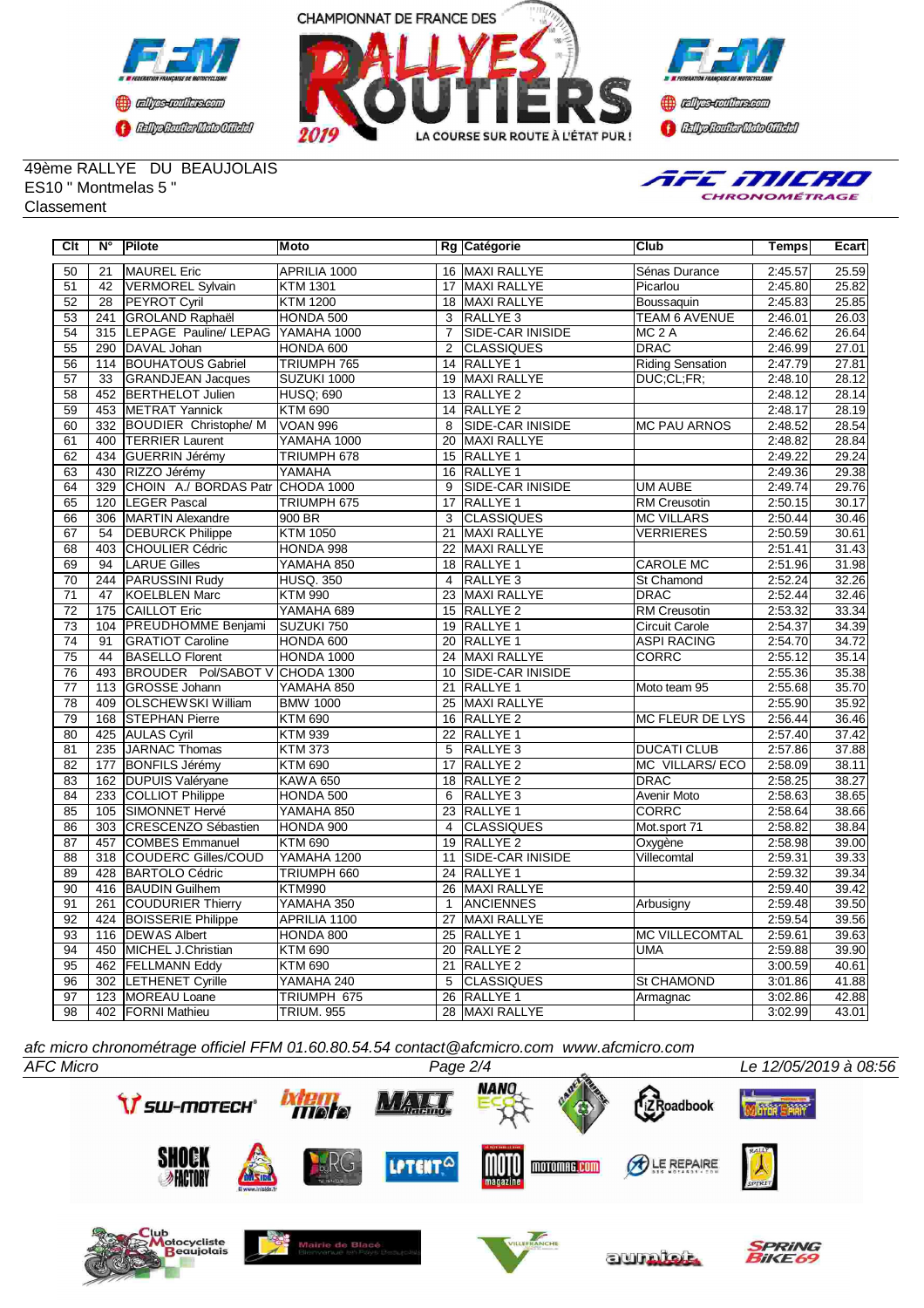





#### 49ème RALLYE DU BEAUJOLAIS ES10 " Montmelas 5 " Classement



| Clt              | N۰  | Pilote                        | Moto              |                | Rg Catégorie            | <b>Club</b>           | <b>Temps</b> | Ecart   |
|------------------|-----|-------------------------------|-------------------|----------------|-------------------------|-----------------------|--------------|---------|
| 99               | 311 | <b>GUILHOT Frédéric/ FAN</b>  | TRIUMPH 955       |                | 12 SIDE-CAR INISIDE     | GUID:VELLAV           | 3:03.08      | 43.10   |
| 100              | 107 | MATHIEU Sylvain               | SUZUKI 750        | 27             | <b>RALLYE 1</b>         | MOTOSPORT 71          | 3:04.57      | 44.59   |
| 101              | 130 | <b>IBAUMGARTNER Jérôme</b>    | YAMAHA 847        | 28             | <b>RALLYE 1</b>         | Passion Vitesse       | 3:06.25      | 46.27   |
| 102              | 180 | <b>OVERNEY Christophe</b>     | HUSQVARNA 500     | 22             | <b>RALLYE 2</b>         | Piste libre           | 3:07.52      | 47.54   |
| 103              | 291 | <b>THEILLAC Thierry</b>       | DUCATI 900        | 6              | <b>CLASSIQUES</b>       | Angoumoisin           | 3:08.17      | 48.19   |
| 104              | 292 | <b>IFORTIN Eric</b>           | <b>BMW 1000</b>   | $\overline{7}$ | ICLASSIQUES             | <b>MOTO NATURE D'</b> | 3:09.05      | 49.07   |
| 105              | 109 | <b>FRANCOIS Nicolas</b>       | HONDA 600         | 29             | <b>RALLYE 1</b>         | <b>GREZAC</b>         | 3:09.16      | 49.18   |
| 106              | 236 | <b>CRESCENCIO Pédro</b>       | <b>KAWA 200</b>   | $\overline{7}$ | <b>RALLYE 3</b>         | <b>ASMACO</b>         | 3:09.39      | 49.41   |
| 107              | 473 | <b>BERGER Aymeric</b>         | APRILIA 125       | 8              | <b>RALLYE3</b>          |                       | 3:09.41      | 49.43   |
| 108              | 410 | <b>ROUX Nicolas</b>           | <b>KTM 1290</b>   | 29             | <b>MAXI RALLYE</b>      | CMB                   | 3:09.93      | 49.95   |
| 109              | 296 | <b>PIGEAT Richard</b>         | DUCATI 900        | 8              | <b>CLASSIQUES</b>       | Creusotin             | 3:10.54      | 50.56   |
| 110              | 404 | DOUX Vincent                  | APRILLA 1000 RSV  | 30             | <b>MAXI RALLYE</b>      |                       | 3:11.24      | 51.26   |
| 111              | 472 | <b>BERGER Yanis</b>           | YAMAHA 125        | 9              | <b>RALLYE 3</b>         |                       | 3:13.19      | 53.21   |
| 112              | 167 | <b>IMOLINET Denis</b>         | <b>KAWA 650</b>   | 23             | RALLYE <sub>2</sub>     | MC Dauphinois         | 3:15.00      | 55.02   |
| $\overline{113}$ | 55  | <b>LAMOUR Marc</b>            | <b>HONDA 1100</b> | 31             | <b>MAXI RALLYE</b>      | Val Seine 76          | 3:15.08      | 55.10   |
| 114              | 172 | <b>SCHMUCK Patrick</b>        | YAMAHA 530        | 24             | <b>RALLYE 2</b>         | <b>UM Marne</b>       | 3:15.14      | 55.16   |
| 115              | 234 | <b>ZABRONIECKA Sylvie</b>     | <b>KTM390</b>     | 10             | <b>RALLYE 3</b>         | Avenir Moto           | 3:17.83      | 57.85   |
| 116              | 401 | <b>FONTESSE Sébastien</b>     | <b>KTM 990</b>    | 32             | <b>MAXI RALLYE</b>      |                       | 3:20.37      | 1:00.39 |
| 117              | 30  | MOTTAZ Rémi                   | <b>HONDA 1300</b> | 33             | <b>MAXI RALLYE</b>      | <b>MBG MOTO</b>       | 3:20.53      | 1:00.55 |
| 118              | 173 | <b>MESSEGHEM Christian</b>    | KAWA 650          | 25             | RALLYE <sub>2</sub>     | Comminge              | 3:20.88      | 1:00.90 |
| 119              | 492 | <b>IGILLARD Laurent/GUETT</b> | SUZUKI 1400       | 13             | <b>SIDE-CAR INISIDE</b> | <b>UMA</b>            | 3:21.24      | 1:01.26 |
| 120              | 304 | <b>IMENARD Frédéric</b>       | KAWA KLR 650      | 9              | <b>CLASSIQUES</b>       | TP 55                 | 3:23.94      | 1:03.96 |
| 121              | 251 | <b>GERMANIQUE Pascal</b>      | KTM 390 DUKE      | 11             | <b>RALLYE 3</b>         | <b>IMC VERO</b>       | 3:28.03      | 1:08.05 |
| 122              | 422 | <b>IFOURNIER Martial</b>      | SUZUKI 750        | 30             | <b>RALLYE 1</b>         |                       | 3:28.57      | 1:08.59 |
| 123              | 413 | <b>GALEN Jason</b>            | TRIUMPH 1050      | 34             | <b>MAXI RALLYE</b>      |                       | 3:33.13      | 1:13.15 |
| 124              | 169 | MANEUF Serge                  | <b>KTM 640</b>    | 26             | <b>RALLYE 2</b>         | $\overline{AMS}$      | 3:34.49      | 1:14.51 |
| 125              | 245 | <b>LEMASSON Julien</b>        | HONDA 500         | 12             | <b>RALLYE3</b>          | Oxygène               | 3:47.17      | 1:27.19 |
| 126              | 319 | GUGLIELMI Séverine / B        | HONDA 829         | 14             | <b>SIDE-CAR INISIDE</b> | MC AIX en PRO         | 3:49.55      | 1:29.57 |
| 127              | 408 | <b>TRICOT Roland</b>          | <b>BMW 1200</b>   | 35             | <b>MAXI RALLYE</b>      | Section moto Lille    | 3:56.03      | 1:36.05 |
| 128              | 476 | DAVID Isabelle                | YAM; 125          |                | 13 RALLYE 3             | <b>CMPNDA</b>         | 4:16.62      | 1:56.64 |

### **Abandons**

| 10C | 'IL<br>۱۱۸.<br>ephane<br>. .<br>" | $\sim$<br>JMP⊑<br>ິບເປ | . /F<br>Ił | Villecomtai |  |
|-----|-----------------------------------|------------------------|------------|-------------|--|

## **Non-Partants**

| 31  | <b>IPOTIER Guillaume</b>    | DUCATI 1260     | <b>MAXI RALLYE</b> | <b>IMS Nimois</b>        |
|-----|-----------------------------|-----------------|--------------------|--------------------------|
| 37  | <b>INOVET Thibaut</b>       | KTM             | <b>MAXI RALLYE</b> | Dauphinois               |
| 58  | <b>IBOURGEOIS Frédéric</b>  | <b>KTM 1290</b> | <b>MAXI RALLYE</b> | <b>IMC Carole</b>        |
| 101 | <b>BACCA Ricardo</b>        | SUZUKI 750      | <b>RALLYE 1</b>    | <b>I</b> passion Vitesse |
|     | 115 <b>IDELACROIX Alain</b> | TRIUMPH 765     | <b>RALLYE 1</b>    | <b>ISTANISLAS MC</b>     |
|     | 176 COMOGLIO John           | <b>KTM 300</b>  | <b>RALLYE 2</b>    | ІСМВ                     |
|     | 262 IZABRONIECKA Joël       | IKAWA 400       | <b>IANCIENNES</b>  | Avenir Moto              |
|     | 309 HAULTCOEUR Thibaud      | HONDA 750       | <b>ICLASSIQUES</b> | <b>I</b> Chablis M.Verte |
|     | 460 ILECOURT Thibault       | YAMAHA 600      | <b>IRALLYE 2</b>   |                          |
|     | 483 GILLARD Quentin         | KAWAS 650       | <b>IANCIENNES</b>  | IUMA                     |
|     | 494  LAVILLE Renaud/LAVILL  | <b>ACM 1000</b> | ISIDE-CAR INISIDE  |                          |

# **Sous réserve d'homologation par le jury**